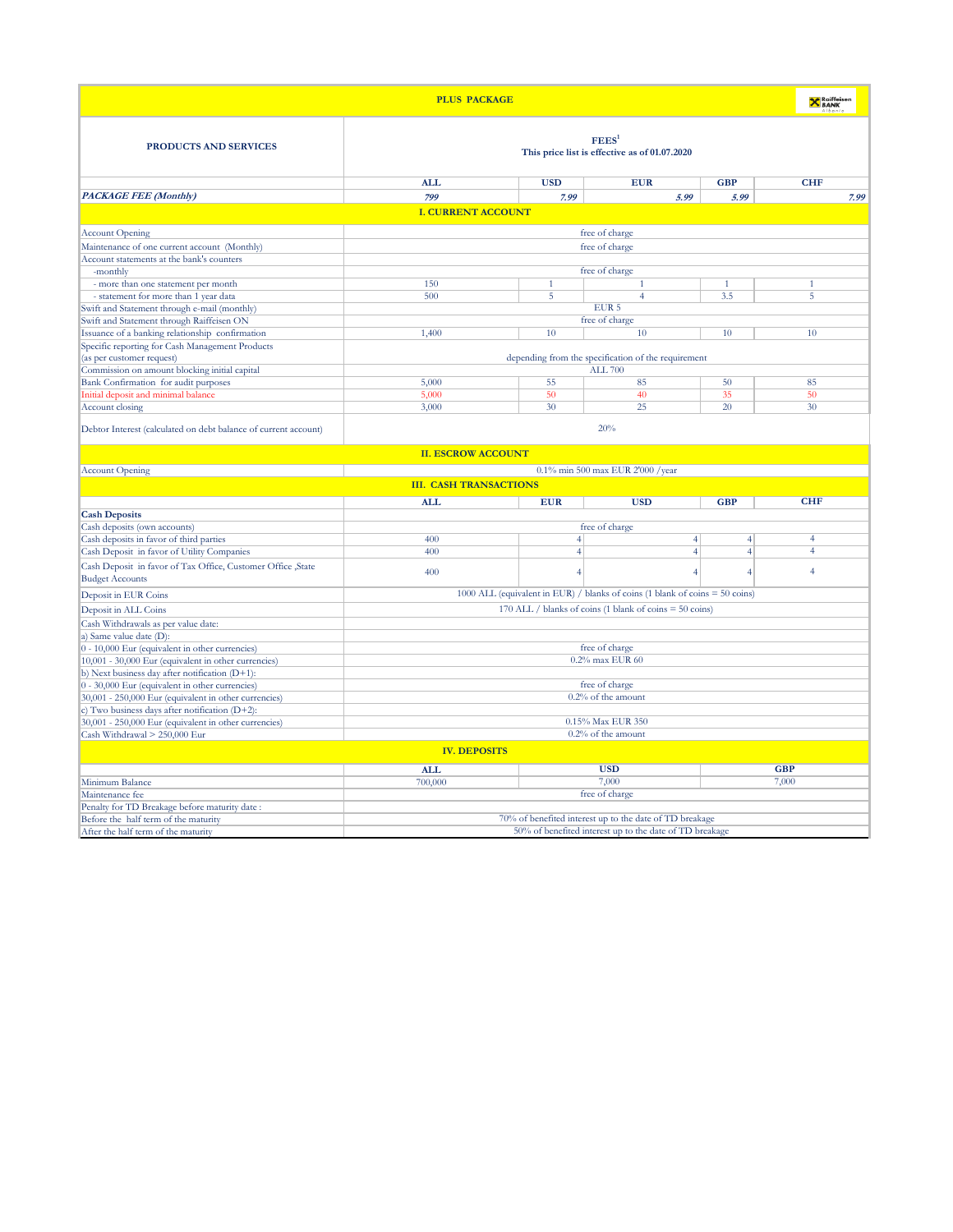|                                                                         | <b>V. PAYMENTS</b>                    |                            |                                          |            |            |                                   |
|-------------------------------------------------------------------------|---------------------------------------|----------------------------|------------------------------------------|------------|------------|-----------------------------------|
|                                                                         | <b>ALL</b>                            | <b>EUR</b>                 | <b>USD</b>                               |            |            | Other Foreign Currencies (in ALL) |
| 1. Transaction fees                                                     |                                       |                            |                                          |            |            |                                   |
| 1.1. Incoming Payments                                                  |                                       |                            |                                          |            |            |                                   |
| - Accounts within RBAL                                                  |                                       |                            | free of charge                           |            |            |                                   |
|                                                                         |                                       | $0.08\%$ min 5             | $0.08\%$ min 5                           |            |            |                                   |
| - Incoming from other Banks                                             | free of charge                        | max 60                     | max 60                                   |            |            | 0.08% min ALL 500 max ALL 6,000   |
| 1.2. Outgoing Payments <sup>2</sup>                                     |                                       |                            |                                          |            |            |                                   |
| - Accounts within RBAL (Paper based)                                    | 250                                   | 2.5                        | 2.5                                      |            | 250        |                                   |
| - Accounts within RBAL (Electronically)                                 |                                       |                            | free of charge                           |            |            |                                   |
| - Outgoing to other Banks (Paper Based)                                 | Up to ALL 1.5 mln: ALL 500;           | $0.3\%$ min 20             | $0.3\%$ min 20                           |            |            |                                   |
|                                                                         | Over 1.5 mln: ALL 1,500               | max 250                    | max 250                                  |            |            | 0.3% min 2,000 max 25,000         |
|                                                                         | Up to ALL $20.000 - 0$                |                            |                                          |            |            |                                   |
| - Outgoing to other Banks (Electronically)                              | From ALL 20.001 - 1.500.000 - ALL 250 | $0.08\%$ min $8$           | $0.08\%$ min 9;                          |            |            |                                   |
|                                                                         | Over ALL 1.500.001 - ALL 450          | max 75                     | max 80                                   |            |            | 0.08% min 1.100; max 10.200       |
|                                                                         |                                       | $EUR0 -$                   |                                          |            |            |                                   |
|                                                                         |                                       | 10.000                     |                                          |            |            |                                   |
| Beneficiary account is in another bank within Albania (payment in       |                                       | $0.2\%$ [min 6;<br>max 20] |                                          |            |            |                                   |
| branch)                                                                 | N/A                                   | Over EUR                   |                                          |            |            |                                   |
|                                                                         |                                       | 10.000                     |                                          |            |            |                                   |
|                                                                         |                                       | $0.3\%$ [min 30;           | $0.3\%$ min 20                           |            |            |                                   |
|                                                                         |                                       | max 50                     | max 250                                  |            |            | 0.3% min 2,000 max 25,000         |
| Beneficiary account is in another bank within Albania (payment          |                                       | $0.08\%$ [min 3;           | $0.08\%$ min 9;                          |            |            |                                   |
| electronically)                                                         | N/A                                   | max 25]                    | max 80                                   |            |            | 0.08% min 1.100; max 10.200       |
| 1.3 Periodic Payments                                                   | 150                                   | $\left  \right $           | 1 <sup>1</sup>                           |            | 150        |                                   |
| 1.4 Direct Debit                                                        |                                       |                            |                                          |            |            |                                   |
| (Payments in Favour of Utilities Companies)                             |                                       |                            | free of charge                           |            |            |                                   |
|                                                                         |                                       |                            |                                          |            |            | <b>Other Foreign</b>              |
| 2. Other fees                                                           | <b>ALL</b>                            | <b>EUR</b>                 | <b>USD</b>                               | <b>GBP</b> | <b>CHF</b> | Currencies (in                    |
| (applicable for paper based and electronic transactions)                |                                       |                            |                                          |            |            | ALL)                              |
| 2.1 SWIFT/payment                                                       | N/A                                   | 6                          | 9                                        | 5          | 9          | 750                               |
| 2.2 Urgency fee/payment                                                 | free of charge                        | 20                         | 25                                       | 17         | 25         | 1500                              |
| 2.3 "OUR" Commission                                                    | N/A                                   | 35                         | 25                                       | 30         | 55         | 4,400                             |
| 2.4 Investigation Fees                                                  |                                       |                            |                                          |            |            |                                   |
| -outgoing                                                               |                                       |                            |                                          |            |            |                                   |
|                                                                         | ALL 1.000 + Beneficiary's bank        |                            |                                          |            |            |                                   |
| Payment investigation/amendment fee                                     | commissions (if aplicable)            | 15                         | 20                                       | 13         | 20         | 1,500                             |
|                                                                         |                                       |                            |                                          |            |            |                                   |
|                                                                         |                                       |                            |                                          |            |            |                                   |
| Incoming                                                                |                                       |                            |                                          |            |            |                                   |
|                                                                         | $600 +$ ordering bank commission (if  |                            |                                          |            |            |                                   |
| Payment investigation / amendment/return fee                            | applicable)                           | 25                         | 35                                       | 20         | 35         | 2,000                             |
| 3. Payments with Raiffeisen Bank Kosovo(paper based and electronically) |                                       |                            |                                          |            |            |                                   |
| Incoming payments                                                       | N/A                                   | <b>EUR 10</b>              | <b>Equivalent EUR</b>                    | N/A        | N/A        | N/A                               |
| <b>Outgoing Payments</b>                                                | N/A                                   | <b>EUR 10</b>              | <b>Equivalent EUR</b>                    | N/A        | N/A        | N/A                               |
| 'OUR" commission                                                        | N/A                                   | <b>EUR 10</b>              | <b>Equivalent EUR</b>                    | N/A        | N/A        | N/A                               |
| 4. Payments with Raiffeisen Network Banks <sup>3</sup>                  |                                       |                            |                                          |            |            |                                   |
| For Outgoing and Incoming payments within the Network Banks             |                                       |                            |                                          |            |            |                                   |
| (EUR) (paperbased)                                                      |                                       |                            | 30% discount from the actual commissions |            |            |                                   |
|                                                                         | VI. DEBIT CARD MASTER                 |                            |                                          |            |            |                                   |
| <b>Debit Card Master</b>                                                |                                       |                            | ALL / EUR                                |            |            |                                   |
|                                                                         |                                       |                            |                                          |            |            |                                   |
| <b>Monthly Commission</b>                                               |                                       |                            | $\mathbf{0}$                             |            |            |                                   |
| <b>Card delivery charge</b>                                             |                                       |                            |                                          |            |            |                                   |
| New card issued by Bank                                                 |                                       |                            | $\overline{0}$                           |            |            |                                   |
| Normal card renewal                                                     |                                       |                            | $\overline{0}$                           |            |            |                                   |
|                                                                         | $400$ all / 3 eur                     |                            |                                          |            |            |                                   |
| Card reprint by customer request                                        |                                       |                            | $400/3$ eur                              |            |            |                                   |
| Reprint of lost/stolen/damaged card                                     |                                       |                            |                                          |            |            |                                   |
| <b>PIN</b> delivery charge                                              |                                       |                            |                                          |            |            |                                   |
| First new PIN issued by Bank                                            |                                       |                            | $\mathbf{0}$                             |            |            |                                   |
| Customer request for PIN reprint or new PIN                             |                                       |                            | 200 all / 2 eur                          |            |            |                                   |
| <b>Transaction</b> fees                                                 |                                       |                            |                                          |            |            |                                   |
| <b>Cash Withdrawals</b>                                                 |                                       |                            |                                          |            |            |                                   |
| Cash withdrawal on RBAL ATM                                             |                                       |                            | $\overline{0}$                           |            |            |                                   |
| Cash withdrawal at RBAL counter (Manual Cash)                           | $\overline{0}$                        |                            |                                          |            |            |                                   |
|                                                                         |                                       |                            |                                          |            |            |                                   |
| Domestic cash withdrawal at not RBAL ATM                                | 1.25% (Min. 300 all/ 2.5 eur)         |                            |                                          |            |            |                                   |
| Domestic cash withdrawal at not RBAL counter (Manual Cash)              | 2.75% (Min. 400 all / 3 eur)          |                            |                                          |            |            |                                   |
| International cash withdrawal at ATM                                    | 2% (Min. 300 all / 2.5 eur)           |                            |                                          |            |            |                                   |
| International cash withdrawal at Counter (Manual Cash)                  | 2.5% (Min. 500 all / 4 eur)           |                            |                                          |            |            |                                   |
| <b>Balance Enquiries at ATM</b>                                         |                                       |                            |                                          |            |            |                                   |
| Balance Enquiry on RBAL ATM                                             | $\theta$                              |                            |                                          |            |            |                                   |
| Domestic Balance Enquiry at not RBAL ATM                                | 100all (equivalent)                   |                            |                                          |            |            |                                   |
|                                                                         | 100all (equivalent)                   |                            |                                          |            |            |                                   |
| International Balance Enquiries                                         |                                       |                            |                                          |            |            |                                   |
| Purchases paid by card at Point of Sale (POS)                           |                                       |                            |                                          |            |            |                                   |
| At RBAL Point of Sale (POS)                                             | $\overline{0}$                        |                            |                                          |            |            |                                   |
| Domestic at not RBAL Point of Sale (POS)                                | $\overline{0}$                        |                            |                                          |            |            |                                   |
| At International Point of Sale (POS)                                    | 1.5%                                  |                            |                                          |            |            |                                   |
| <b>Action Fees</b>                                                      |                                       |                            |                                          |            |            |                                   |
| Annual fee for the main card                                            |                                       |                            | $\overline{0}$                           |            |            |                                   |
|                                                                         |                                       |                            |                                          |            |            |                                   |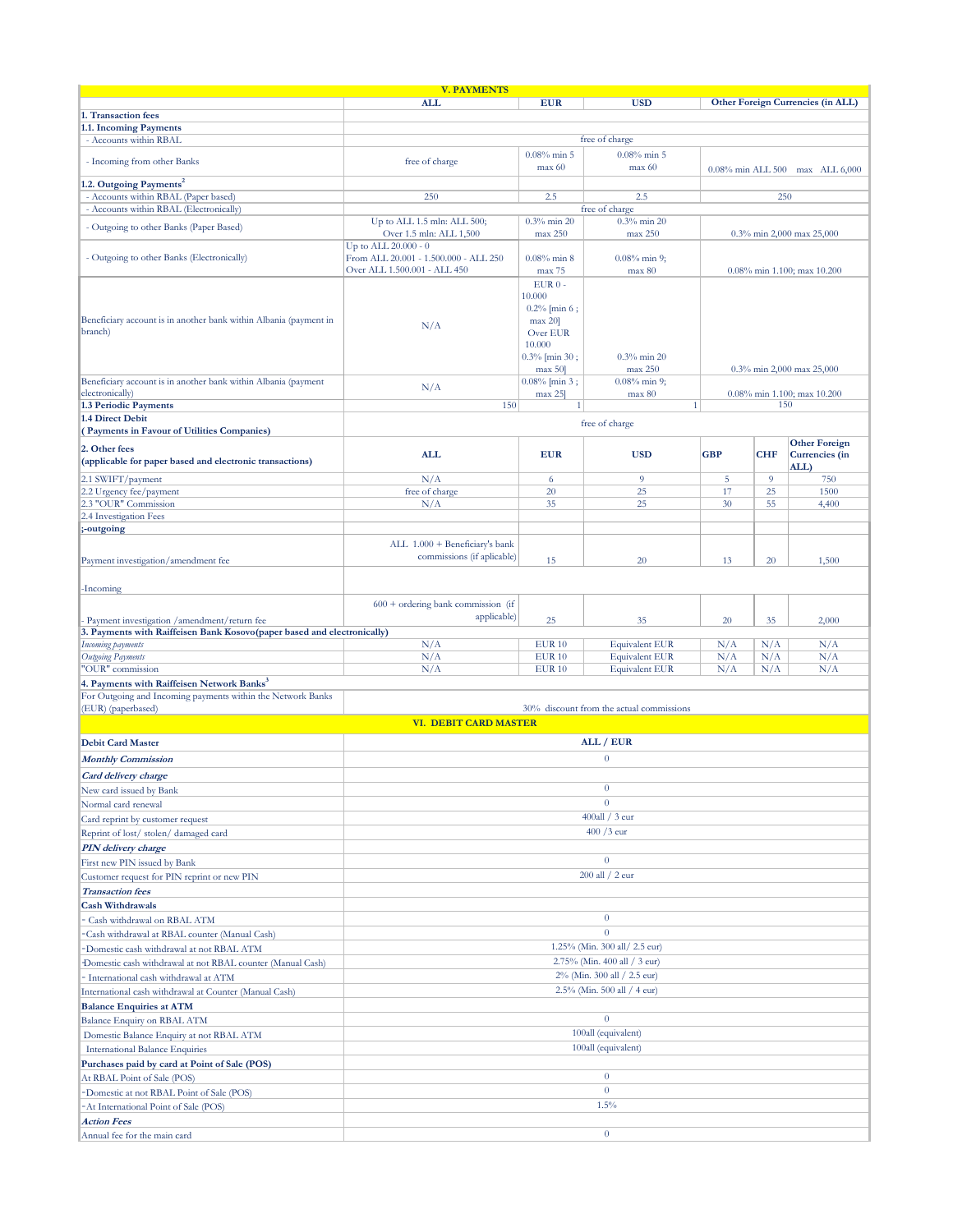| Annual fee for the supplementary card                          | $\Omega$                   |
|----------------------------------------------------------------|----------------------------|
| Permanent card blocking fee at customer request (card closure) | $\Omega$                   |
| Permanent card blocking fee for lost/stolen/damaged cards      | 500 all / 4 eur            |
| Temporary card blocking (includes unblocking of the card)      | 501 all / 4 eur            |
| <b>Card Limits</b>                                             |                            |
| Total withdrawal value per day for cash withdrawals            | 160,000 all / 1200 eur     |
| Total withdrawal value per week for cash withdrawals           | 800,000 all / 6000 eur     |
| Total withdrawal value per month for cash withdrawals          | 3,200,000 all / 24,000 eur |
| Total no. of transactions per day for cash withdrawals         | 20                         |
| Total no. of transactions per week for cash withdrawals        | 100                        |
| Total no. of transactions per month for cash withdrawals       | 400                        |
| Total transaction value per day for Cash Withdrawals + POS     | 360,000 all / 3,900 eur    |
| Total transaction value per week for Cash Withdrawals + POS    | 1,800,000 all / 19,500 eur |
| Total transaction value per month for Cash Withdrawals + POS   | 7,200,000 all / 78,000 eur |
| Total no. of transactions per day for Cash Withdrawals + POS   | 30                         |
| Total no. of tranasactions per week for Cash Withdrawals + POS | 150                        |
| Total no. of transactions per month for Cash Withdrawals + POS | 750                        |